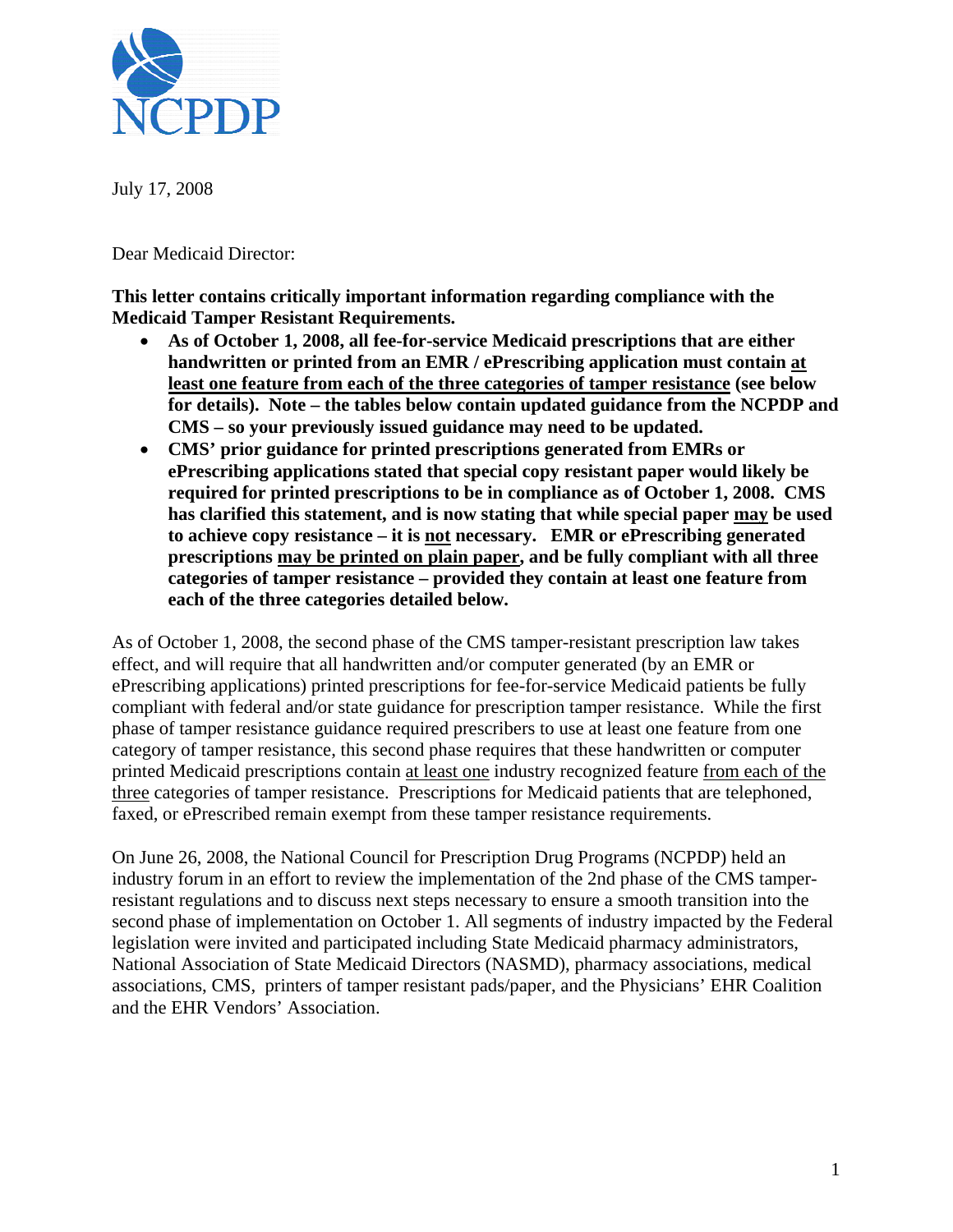As a result of this meeting, industry standards for copy, erasure/modification, and counterfeit resistance have been clarified. If you issued specific guidance for your state based on the prior guidelines – please verify that your previously issued guidelines do not require further revision.

Also, CMS had previously stated that prescriptions printed from EMRs or ePrescribing applications would likely need special copy resistant paper to be in compliance as of October 1, 2008. CMS is now clarifying that guidance, based on its awareness of improved printing capabilities, and is now stating that while special paper may be used to achieve copy resistance, it is not a requirement. EMR or ePrescribing generated prescriptions may be printed on plain paper and be fully compliant with all three categories of the tamper-resistant regulations provided they contain at least one feature from each of the three categories detailed below.

## **Review of CMS Requirements**

Currently, a handwritten or computer generated prescription must contain a feature in at least one of the following three characteristic categories to be compliant. By October 1, 2008 handwritten or printed prescriptions must contain a feature within **all three** categories. While the law specifies the term "prescription pad", CMS stated that these requirements also apply to computer-generated prescriptions that are printed using paper inserted into the printer. No one feature may be counted twice.

- 1) One or more industry-recognized features designed to prevent unauthorized copying of a completed or blank prescription form
- 2) One or more industry-recognized features designed to prevent the erasure or modification of information written on the prescription by the prescriber
- 3) One or more industry-recognized features designed to prevent the use of counterfeit prescription forms

For more information about the tamper resistant requirements, visit www.cms.hhs.gov/deficitreductionact/20\_govinfo.asp

As determined by the industry forum, the following best practices are strongly suggested for adoption to meet the tamper-resistant requirements (See Appendix I for examples):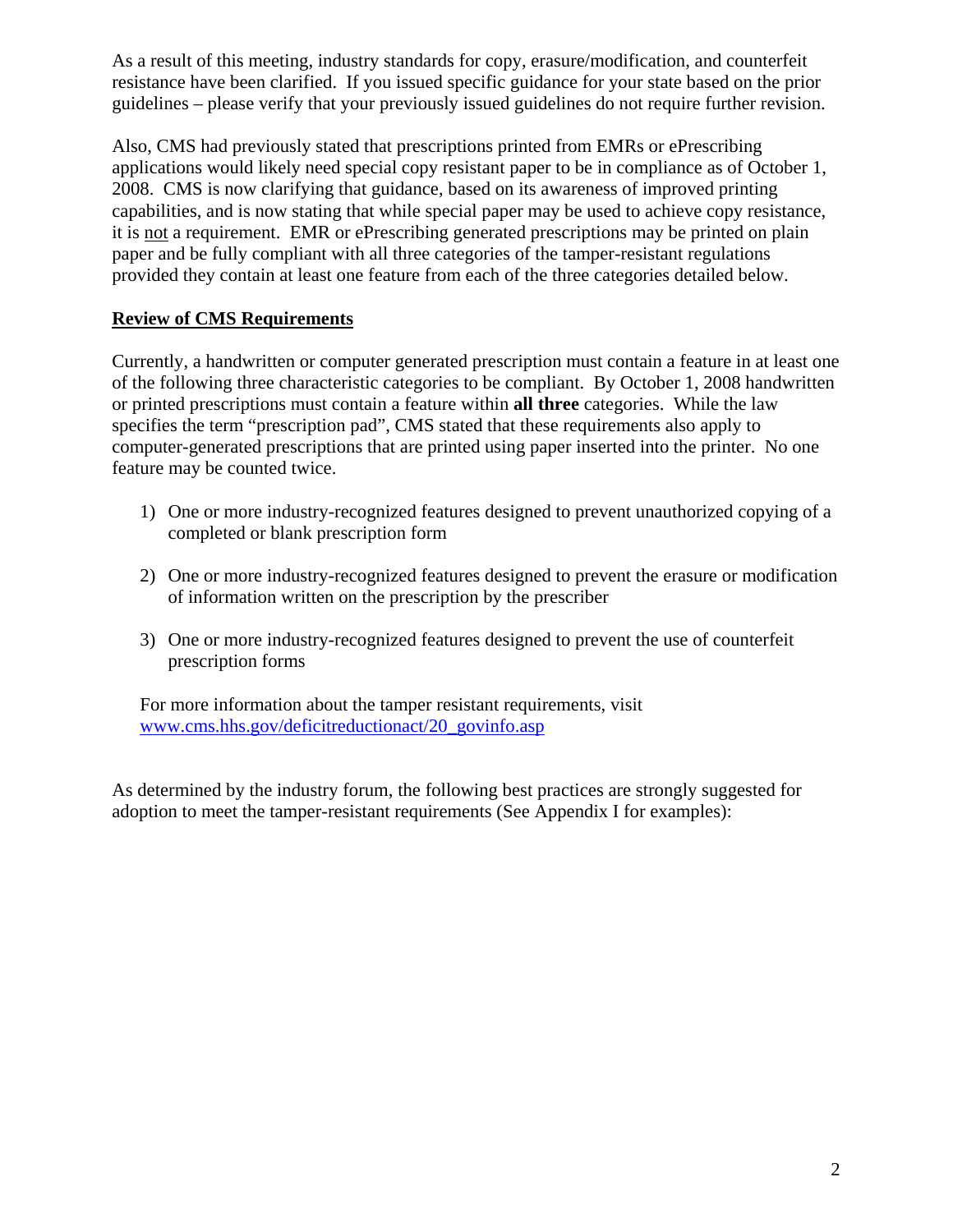#### **Best Practices for Tamper Resistant Printed Prescriptions**

|                                              | <b>Feature</b>                                                                                                                                                                                                                            | <b>Description</b>                                                                                                                                                                                                                                                               |
|----------------------------------------------|-------------------------------------------------------------------------------------------------------------------------------------------------------------------------------------------------------------------------------------------|----------------------------------------------------------------------------------------------------------------------------------------------------------------------------------------------------------------------------------------------------------------------------------|
| Category 1:<br>Copy Resistance               | A) Void/Illegal/Copy Pantograph                                                                                                                                                                                                           | The word "Void," "Illegal," or "Copy" appears                                                                                                                                                                                                                                    |
|                                              | with or without Reverse Rx<br>B) Micro print signature line for                                                                                                                                                                           | when the prescription is photocopied.                                                                                                                                                                                                                                            |
|                                              | prescriptions generated by an EMR if<br>they cannot produce<br>Void/Illegal/Copy Pantograph with<br>or without Reverse Rx                                                                                                                 | Very small font which is legible (readable)<br>when viewed at 5x magnification or greater,<br>and illegible when copied.                                                                                                                                                         |
| Category 2:                                  |                                                                                                                                                                                                                                           |                                                                                                                                                                                                                                                                                  |
| Erasure / Modification<br>Resistance         | A) An Erasure revealing background<br>(resists erasures and alterations) for<br>written prescriptions or printed on<br>"toner-lock" paper for laser printed<br>prescriptions, and on plain bond<br>paper for inkjet printed prescriptions | Background that consists of a solid color or<br>consistent pattern that has been printed onto the<br>paper. This will inhibit a forger from physically<br>erasing written or printed information on a<br>prescription form.                                                      |
|                                              |                                                                                                                                                                                                                                           | Toner-lock paper is special printer paper that<br>establishes a strong bond between laser-printed<br>text and paper, making erasure obvious. Note -<br>this is NOT necessary for inkjet printers $-$ as the<br>ink from inkjet printers is absorbed into normal<br>"bond" paper. |
|                                              | B) Quantity check off boxes, refill<br>indicator (circle number of refills or<br>"NR"), or border characteristics                                                                                                                         | In addition to the written quantity on the<br>prescription, quantities are indicated in ranges.                                                                                                                                                                                  |
|                                              | (dispense and refill # bordered by<br>asterisks and optionally spelled out)<br>for prescriptions generated by an<br><b>EMR</b>                                                                                                            | Quantities and refill $#$ are surrounded by special<br>characters such as an asterisks to prevent<br>modification, e.g. $QTY$ **50**.                                                                                                                                            |
| Category 3:<br><b>Counterfeit Resistance</b> | A) Security features and descriptions<br>listed on the prescription                                                                                                                                                                       | A Complete list of the security features on the                                                                                                                                                                                                                                  |
|                                              |                                                                                                                                                                                                                                           | prescription paper aids pharmacists in                                                                                                                                                                                                                                           |
|                                              |                                                                                                                                                                                                                                           | identification of features and determine<br>compliance.                                                                                                                                                                                                                          |

We strongly suggest that guidance be released no later than **August 15, 2008** in order to ensure that physicians and pharmacies have ample time to prepare for the October 1 implementation date. CMS has determined that states listed below, with the exception of Idaho, which had tamper-resistant prescription programs in place prior to the passage of the law are all in compliance with the October 1 deadline. Nevertheless, we are encouraging those states to revisit their guidance, as it may be incorrect or irrelevant for printed prescriptions from EMRs or ePrescribing applications. For your reference, a copy of the standards for each of the following states is attached as Appendix II.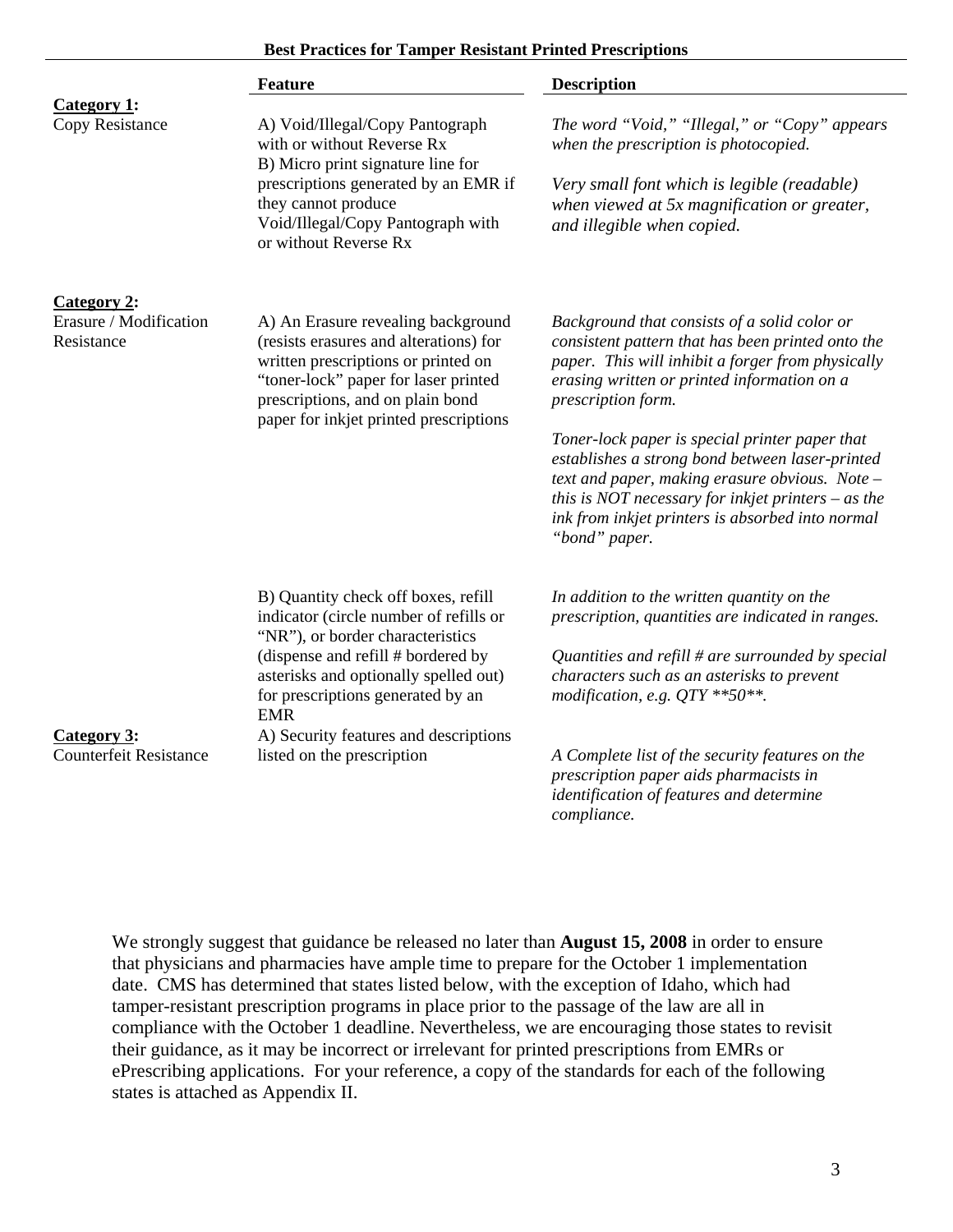| Maine      |
|------------|
| New Jersey |
| New York   |
| Texas      |
| Wyoming    |
|            |

Appendix III summarizes features that could be used on a tamper-resistant prescription in compliance with the CMS guidelines to meet the requirements for October 1. They are categorized according to the three types of tamper-proof features described by CMS. **We would like to draw your attention to the first feature that falls into the third CMS Category of Counterfeit Resistance above.** The pharmacy community, as represented by the APhA, NACDS and NCPA strongly believe that while any feature in this category would satisfy CMS requirements for counterfeit resistance, that this listing of security features on every prescription should be required because it ALSO greatly assists pharmacists in identifying tamper resistant prescriptions, and thus should be a common feature for all prescriptions that require tamper resistance.

NCPDP and the other members of the industry forum encourage those states that have not issued guidance for the October 1 implementation date to publish your requirements no later than **August 15, 2008** so that providers have sufficient time to order fully compliant prescription pads, and that EMR and ePrescribing vendors have sufficient time to modify their prescription templates or prescription printing processes – such that they are also fully compliant with the October 1 deadline.

In addition to this guidance, we have created a template letter for you to use when communicating this information to your prescriber community. You are encouraged to modify this letter with your state specific requirements.

If your have any additional questions or concerns, please contact Michele Vilaret at mvilaret@nacds.org or Peter Basch at Peter.Basch@Medstar.net.

Respectfully,

Rechn C. Stemhen

Lee Ann Stember President, NCPDP

cc: American College of Physicians American Pharmacists Association Centers for Medicare & Medicaid Services Computer Sciences Corporation JenKare, LLC HP Labs LexMark International  $\overline{a}$ 

<sup>&</sup>lt;sup>1</sup> Because it only requires a feature to prevent copying, Idaho's current program complies only with the first stage of the implementation process.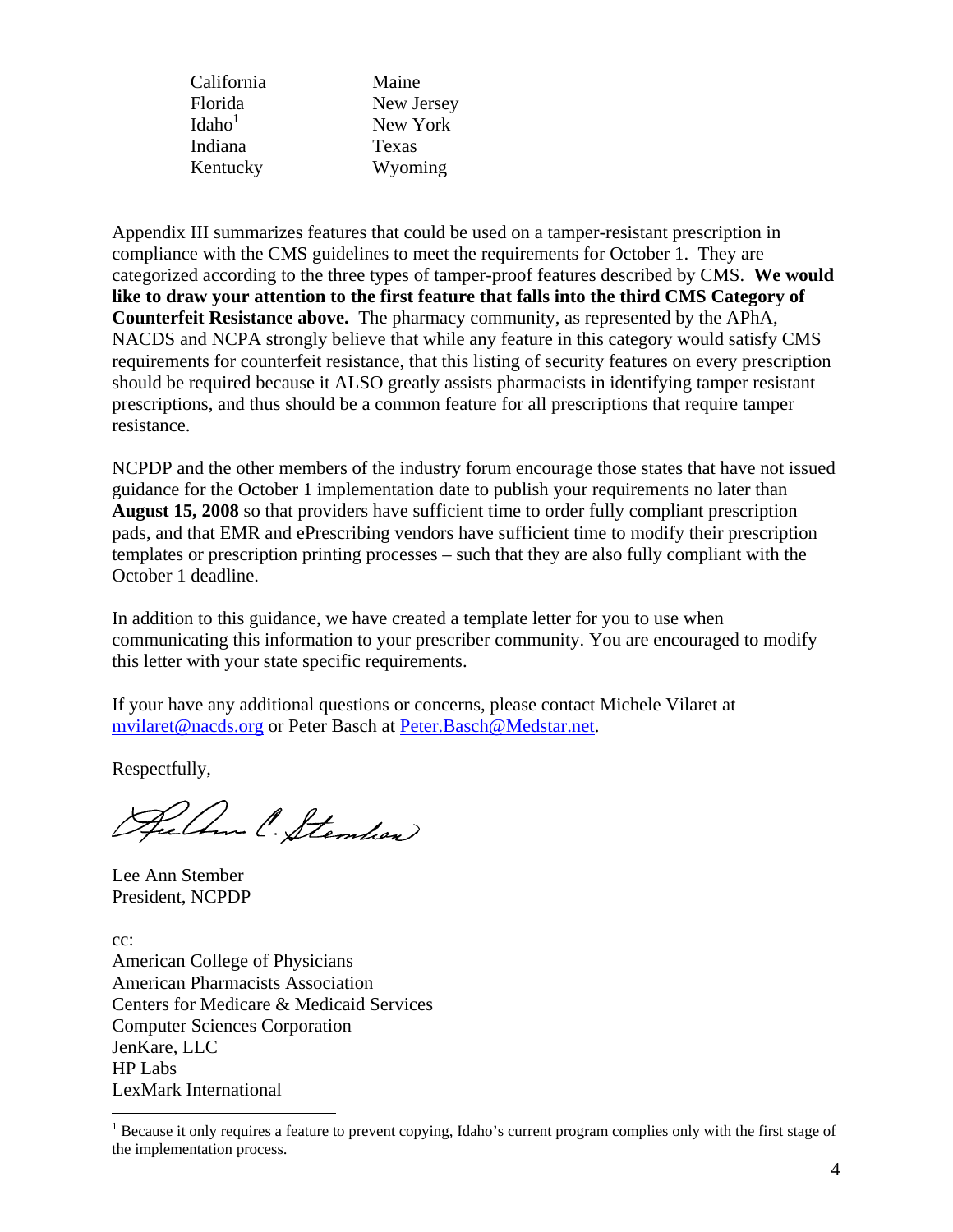Medical Group Management Association MedStar Health NASMD/APHSA National Association of Chain Drug Stores National Community Pharmacists Association National Council for Prescription Drug Programs NextGen Healthcare/EHRVA North Carolina Medicaid Promex Group- Medi Scripts Services Rite Aid Corporation Standard Register SXC Health Solutions Walmart Health & Wellness Wyoming Department of Health

# **Appendix 1**

### **Best Practices for Tamper Resistant Printed Prescriptions (Handwritten)**

#### **Category 1**

A) Photocopied "COPY", "ILLEGAL", or "VOID" Pantograph

#### **Category 2**

A) An Erasure revealing background (resists erasures and alterations)

- B) Quantity check off boxes
- C) Refill indicator (circle number of refills or "NR")

#### **Category 3**

A) Security features and descriptions listed on the prescription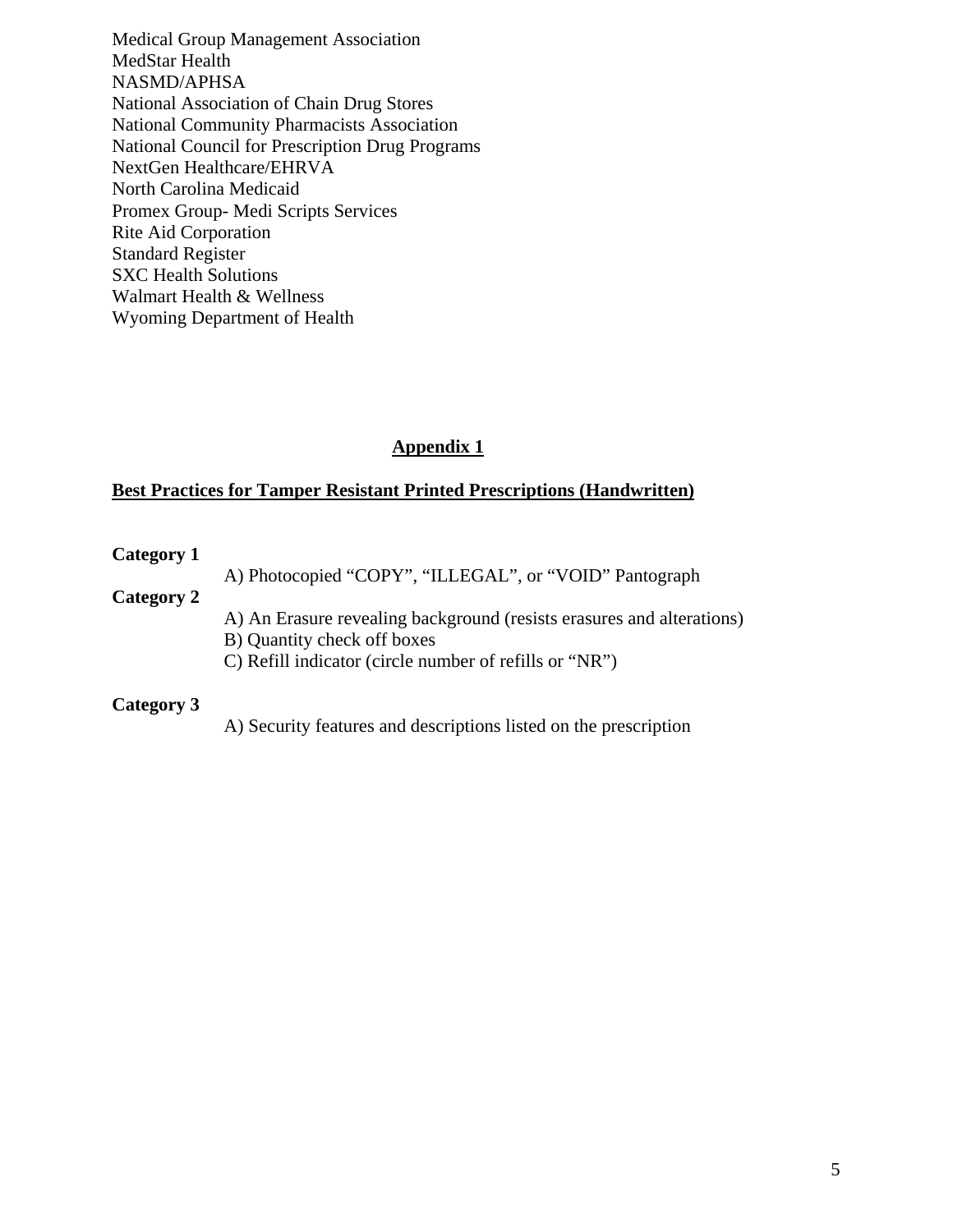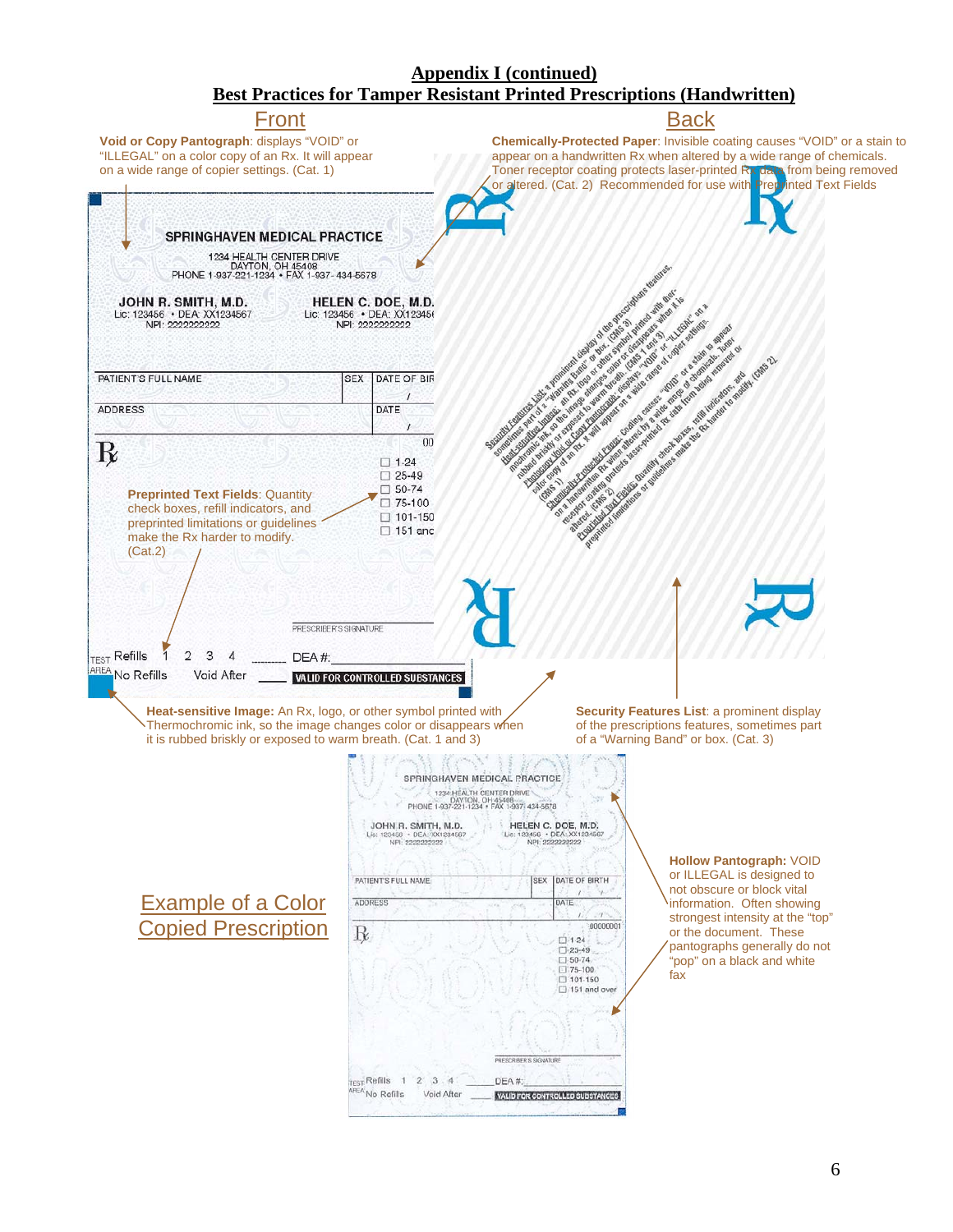### **Appendix I (continued)**

### **Best Practices for Tamper Resistant Printed Prescriptions (Generated by an EMR)**

#### **Example A**

| Washington Medical Group<br>555 Pennsylvania Ave, Washington DC 20001<br>202-222-2222 (Fax) 202-222-1111                                                                                                   |                                                                       |  |  |  |
|------------------------------------------------------------------------------------------------------------------------------------------------------------------------------------------------------------|-----------------------------------------------------------------------|--|--|--|
| <b>Name</b> Jane Q Public<br>- 123 Main Street<br>Addr<br>City<br>Washington, DC 20001                                                                                                                     | <b>Date</b> $06/29/2008$<br>$DOB$ $07/04/1960$<br>202-555-5555<br>Ph: |  |  |  |
| ;HYDROCHLOROTHIAZIDE 12.5 MG CAPS One (1) tab by mouth each<br>; morning<br>i Generic: HYDRO CHLOROT HIAZIDE<br>***30*** THIRTY<br>:Disp<br>(2)<br>***3*** THREE<br>¦R efill ∶                             |                                                                       |  |  |  |
| , Security features: (*) bound & spelled quantities, miloroprintsignature. The ulsible at 5x or > magnification that<br>m (sts)ow THIS IS AN ORIGINAL PRESCRIPTION' & this description of features.<br>(3) |                                                                       |  |  |  |
| (1)                                                                                                                                                                                                        | John Smith, MD<br>NPI# 1111111111                                     |  |  |  |

Category #1 – Copy Resistance: Microprint signature line\*

Category #2 – Modification / Erasure Resistance: Border characteristics (dispense and refill # bordered by asterisks AND spelled out)

Category #2 – Modification / Erasure Resistance: Printed on "toner-lock" paper

Category #3 – Counterfeit Resistance: Listing of security features

\*Microprint Line viewed at 5x magnification THIS IS AN ORIGINAL PRESCRIPTION-THIS IS AN ORIGINAL PRESCRIPTION-THIS IS AN ORIGINAL PRESCRIPTION-THIS IS AN ORIGINAL PRESCRIPTION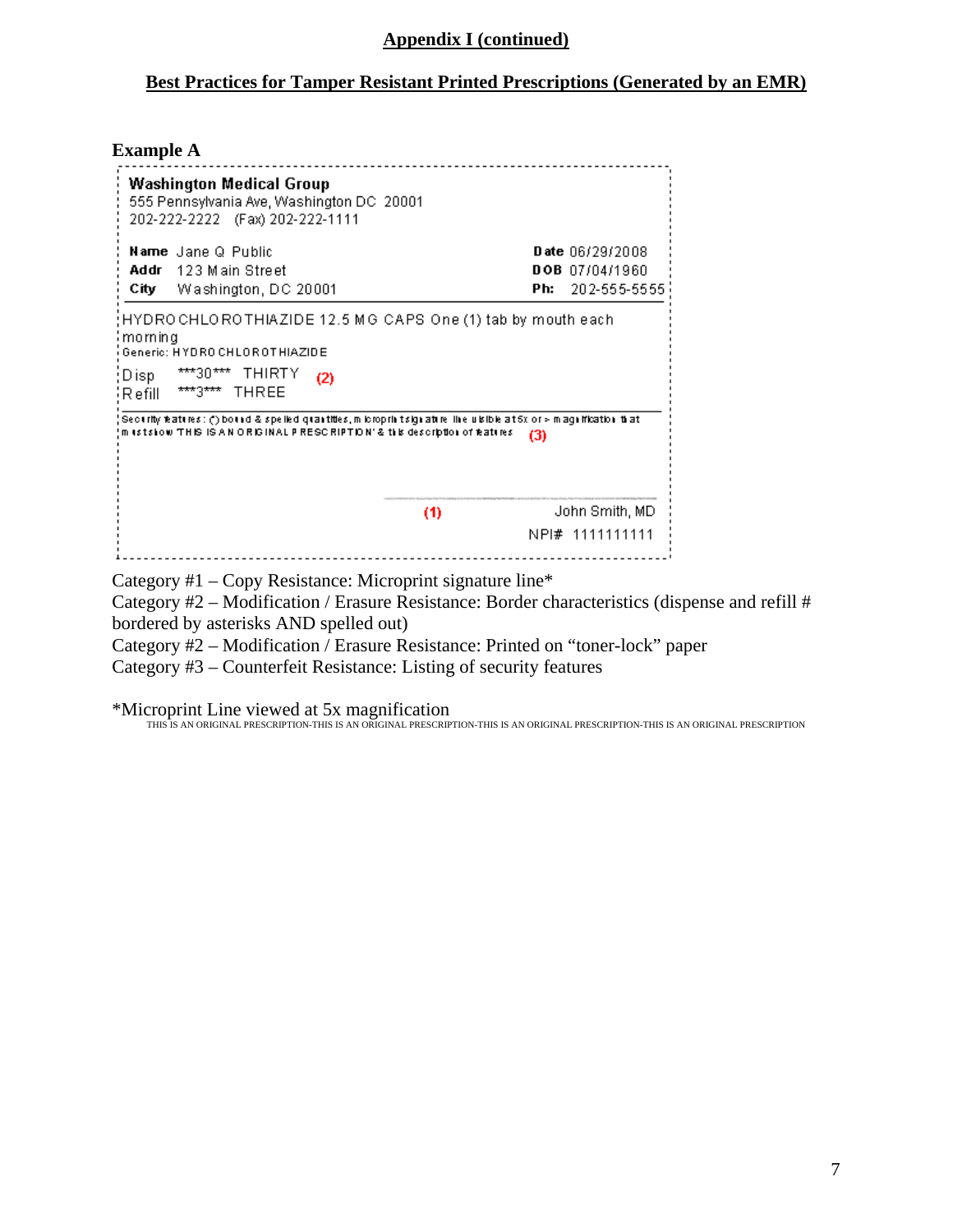# **Appendix I (continued)**

#### **Example B**

| Washington Medical Group<br>555 Pennsylvania Ave, Washington DC-20001<br>202-222-2222 (Fax) 202-222-1111                                                                                                                                           | OE.                                                                |
|----------------------------------------------------------------------------------------------------------------------------------------------------------------------------------------------------------------------------------------------------|--------------------------------------------------------------------|
| <b>Name</b> Jane Q Public<br>Addr 123 Main Street<br>City Washington, DC 20001                                                                                                                                                                     | <b>Date: 86/29/2008</b><br>DOB 87/04/1960<br>202-555-5555<br>Ph: 1 |
| HYDROCHLOROTHIAZIDE 12.5 MG CAPS One (1) tab by mouth each.<br>i marnina<br>Genetic: HYDRO CHLOROTH:AZIDE<br>***30**** THIRTY<br>:Disp<br>(2)<br>***3**** THREE<br>Refil::                                                                         |                                                                    |
| Security features includes (*) bordered and spelled quantities, a void pantograph and reverse Rx (when copied - the<br>prescription will say "COPY" and the "Rx" in the upper right corner will NOT be visible), and this description of features. |                                                                    |
|                                                                                                                                                                                                                                                    | John Smith, MD<br>NF\#\411414114                                   |

Category #1 – Void/Illegal/Copy Pantograph with or without Reverse Rx

Category #2 – Modification / Erasure Resistance: Border characteristics (dispense and refill # bordered by asterisks AND spelled out)

Category #2 – Modification / Erasure Resistance: Printed on "toner-lock" paper

Category #3 – Counterfeit Resistance: Listing of security features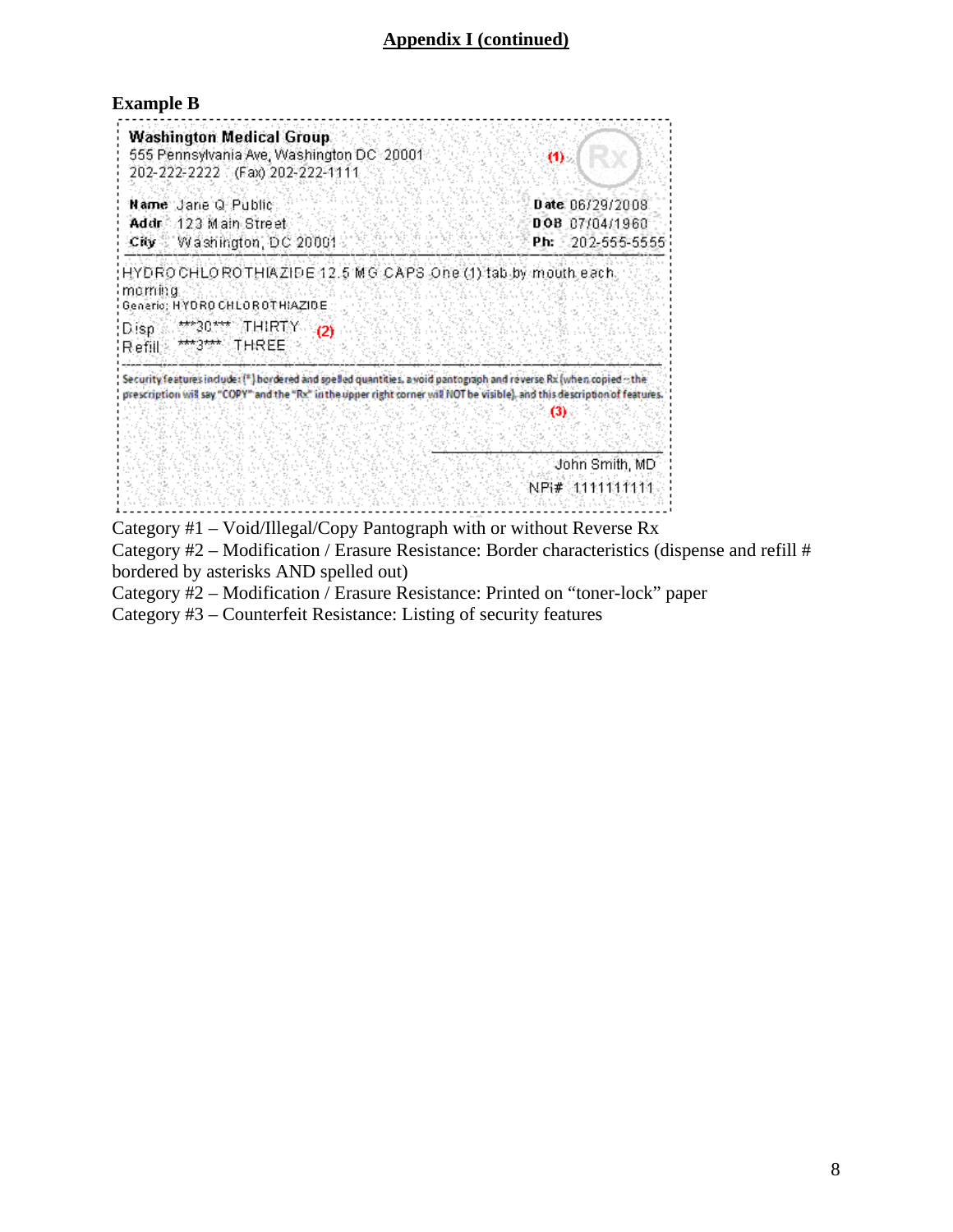### **Appendix II**

## **Tamper-Resistant Prescription Pad Security Features Required by States Prior to April 1, 2008**

| <b>State</b>         | <b>Security Features</b>                                                                                                                                                                               |
|----------------------|--------------------------------------------------------------------------------------------------------------------------------------------------------------------------------------------------------|
| California           | Prescription pads must be printed from approved vendors only. <sup>1</sup>                                                                                                                             |
|                      |                                                                                                                                                                                                        |
|                      | "Void" pantograph, security prescription watermark, chemical void protection, area of opaque                                                                                                           |
|                      | writing, quantity check boxes with units, printed on security paper, security back printing, listing<br>of security features, thermo chromatic ink, batch numbering, separate vendor ID, sequential    |
|                      | numbering starting at 0001 at each new order. <sup>1</sup>                                                                                                                                             |
| Florida              | Prescription pads must be printed from approved vendors only.                                                                                                                                          |
|                      |                                                                                                                                                                                                        |
|                      | "Void" or "Illegal" pantograph (green or blue), erasure safe paper, background ink that resists                                                                                                        |
|                      | reproduction, watermarked paper, security feature listing (face or back), batch number which                                                                                                           |
|                      | includes vendor ID, physicians license verification required by vendor.                                                                                                                                |
| Idaho <sup>2</sup>   | Non-copyable paper $ONLY1$                                                                                                                                                                             |
| <b>Indiana</b>       | "Void" pantograph (blue), Security Back print, quantity check boxes, refill quantity and "void"                                                                                                        |
|                      | after" wording, one prescription per form, dispense as written/may substitute wording. <sup>1</sup>                                                                                                    |
| Kentucky             | "Void" pantograph (green), Security Back print, quantity check boxes, refill quantity and "void                                                                                                        |
|                      | after" wording, one prescription per form, dispense as written/may substitute wording.                                                                                                                 |
| <b>Maine</b>         | "Void" pantograph, repetitive watermark on backside, thermo chromatic ink, list of security<br>features.                                                                                               |
| <b>New Jersey</b>    | Prescription pads must be printed from approved vendors only.                                                                                                                                          |
|                      |                                                                                                                                                                                                        |
|                      | State seal on face and back for pantograph, "Rx" graphic on face, blue face with black imprint,                                                                                                        |
|                      | green back, batch number which includes vendor ID, 8 standard formats, pre-printed batch                                                                                                               |
|                      | number, physicians license verification required by vendor, shipment log by vendor, prescription                                                                                                       |
|                      | blanks for each prescriber or health care facility must be numbered consecutively.                                                                                                                     |
| <b>New York</b>      | "Void" pantograph, thermo chromatic ink, diagonal lines, micro fine printing, serial number and                                                                                                        |
|                      | bar code.                                                                                                                                                                                              |
| <b>Texas</b>         | "Void' pantograph, thermo chromatic ink, erasure safety paper, security features listed, control                                                                                                       |
|                      | number.                                                                                                                                                                                                |
| <b>West Virginia</b> | "Void" pantograph (green), Security Back print, quantity check boxes, refill quantity and "void<br>after" wording, one prescription per form, dispense as written/may substitute wording. <sup>1</sup> |
| Wyoming              | Prescription pads must be printed from approved vendors only. <sup>1</sup>                                                                                                                             |
|                      |                                                                                                                                                                                                        |
|                      | "Void" Pantograph, erasure protection on a colored background, security features listed,                                                                                                               |
|                      | physician license verification by vendor.                                                                                                                                                              |

<sup>&</sup>lt;sup>1</sup> For controlled substances only.<br><sup>2</sup> Because it only requires features to prevent copying, Idaho's current program complies only with the first stage of the implementation process.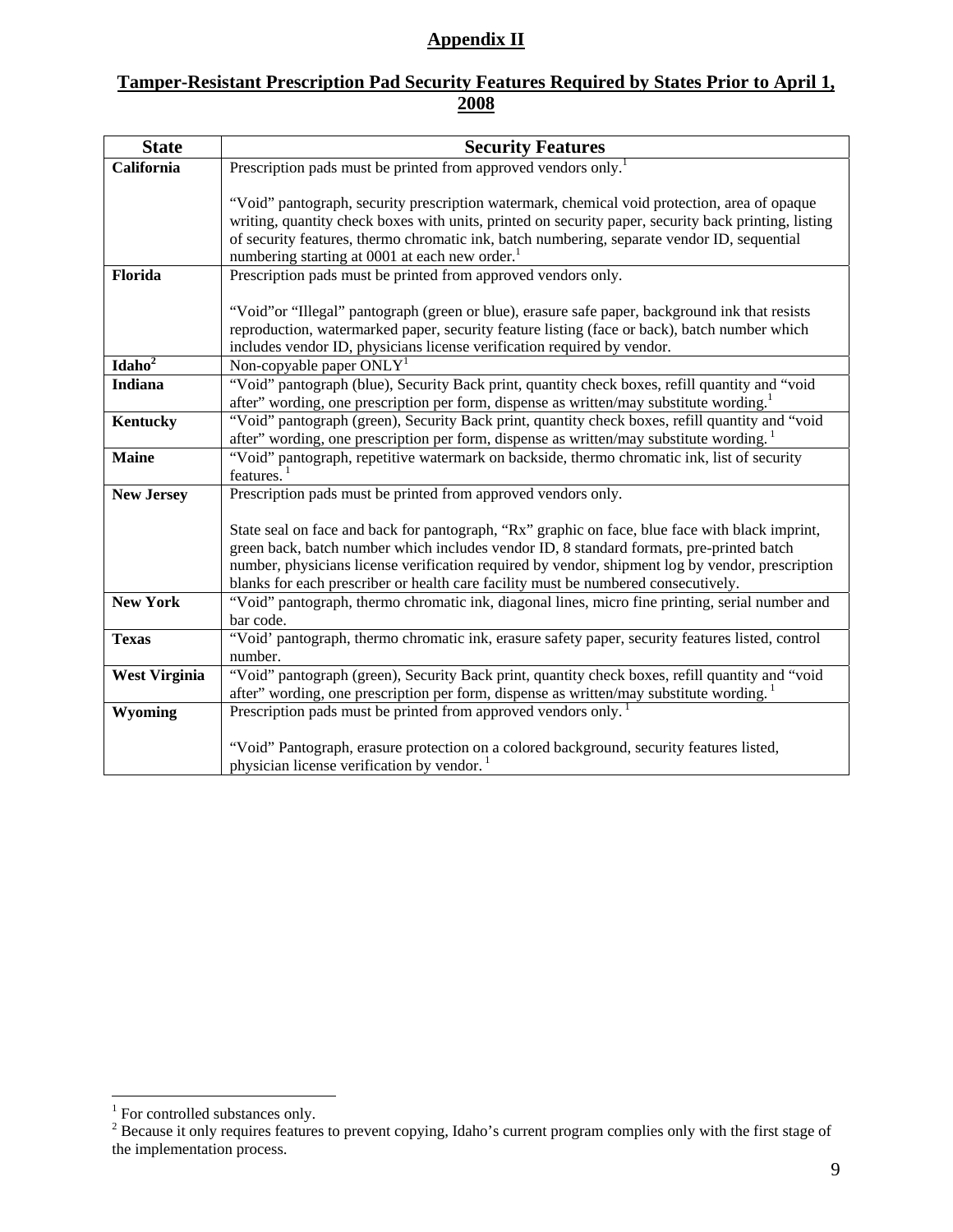## **Appendix III**

## **Summary features that could be used on a tamper-resistant pad/paper in compliance with the CMS guidelines**

**Category 1 – Copy Resistance:** One or more industry recognized features designed to prevent unauthorized copying of a completed or blank prescription form.

| <b>Feature</b>                                                                                                                          |                                                                                                                                                                                                                                                                                                                                                                                                                                                                                                                                                                        |
|-----------------------------------------------------------------------------------------------------------------------------------------|------------------------------------------------------------------------------------------------------------------------------------------------------------------------------------------------------------------------------------------------------------------------------------------------------------------------------------------------------------------------------------------------------------------------------------------------------------------------------------------------------------------------------------------------------------------------|
|                                                                                                                                         | <b>Description</b>                                                                                                                                                                                                                                                                                                                                                                                                                                                                                                                                                     |
| "Void," "Illegal," or "Copy" pantograph<br>with or without Reverse "Rx"                                                                 | The word "Void," "Illegal," or "Copy" appears when<br>the prescription is photocopied. Except where state law<br>mandates the word "Void" or "Illegal" – it is<br>recommended that the pantograph show the word<br>"Copy" if the prescription is copied. The pantograph<br>should be configured so as not to obscure the security<br>feature description contained on the prescription, the<br>patient and prescriber demographics, or the medication<br>and directions.                                                                                               |
|                                                                                                                                         | Some pantographs can be problematic because when<br>the prescription is copied, the resulting "void" or other<br>wording that appears makes the underlying prescription<br>difficult to read. This type of pantograph should be<br>avoided. We suggest that you ask your pad vendor<br>about hollow "VOID" pantograph lettering which is<br>less likely to obscure the prescription information.<br>The Reverse Rx disappears when copied at a light<br>setting – thus making the pantograph more effective in<br>copy resistance. The pantograph may be paired with a |
|                                                                                                                                         | reverse Rx, but Reverse Rx is not effective as a feature<br>by itself.                                                                                                                                                                                                                                                                                                                                                                                                                                                                                                 |
| Micro printing To be effective this feature<br>must be printed in 0.5 font or less making it<br>illegible to the pharmacist when copied | Very small font which is legible (readable) when<br>viewed at 5x magnification or greater, and illegible<br>when copied.                                                                                                                                                                                                                                                                                                                                                                                                                                               |
| Thermochromic ink                                                                                                                       | Ink changes color with temperature change.                                                                                                                                                                                                                                                                                                                                                                                                                                                                                                                             |
| Coin-Reactive Ink                                                                                                                       | Ink changes color when rubbed by a coin.                                                                                                                                                                                                                                                                                                                                                                                                                                                                                                                               |
| Watermarking<br>Security back print (artificial watermark)                                                                              | Printed on the back of prescription form. The most<br>popular wording for the security back print is "Security<br>Prescription" or the security back print can include the<br>states name. Can only be seen when viewed at an angle.                                                                                                                                                                                                                                                                                                                                   |
| Digital watermarks                                                                                                                      | Weak digital watermarks cannot be read if copied and<br>strong digital watermarks provide digital rights<br>management/"proof" of origin when copied.                                                                                                                                                                                                                                                                                                                                                                                                                  |
| Special paper watermarking                                                                                                              | Uses special paper containing a watermark that can be<br>seen when backlit.                                                                                                                                                                                                                                                                                                                                                                                                                                                                                            |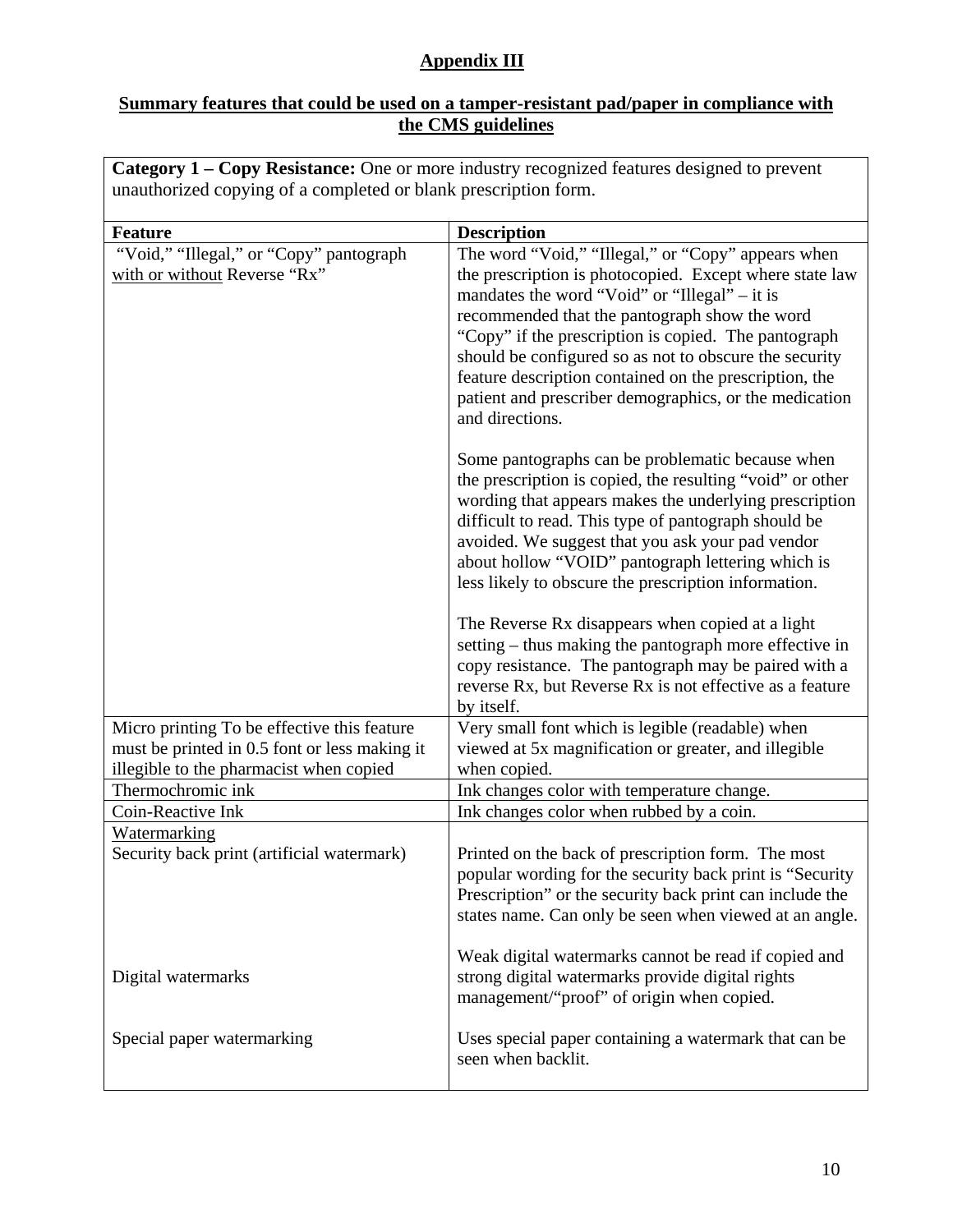| Category 2 – Erasure / Modification Resistance: One or more industry-recognized features |                                                                                                     |  |
|------------------------------------------------------------------------------------------|-----------------------------------------------------------------------------------------------------|--|
| designed to prevent the erasure or modification of information written / printed on the  |                                                                                                     |  |
| prescription by the prescriber.                                                          |                                                                                                     |  |
| <b>Features to Prevent Erasure</b>                                                       | <b>Description</b>                                                                                  |  |
| An erasure revealing background (erasure                                                 | Background that consists of a solid color or                                                        |  |
| resistance)                                                                              | consistent pattern that has been printed onto the                                                   |  |
|                                                                                          | paper. This will inhibit a forger from physically                                                   |  |
|                                                                                          | erasing written or printed information on a                                                         |  |
|                                                                                          | prescription form. If someone tries to erase, the                                                   |  |
|                                                                                          | consistent background color will look altered and                                                   |  |
|                                                                                          | show the color of the underlying paper.                                                             |  |
| Toner Receptor Coating / Toner Lock or Color                                             | Special printer paper that establishes a strong                                                     |  |
| Lock paper (erasure resistance for computer                                              | bond between laser-printed text and paper,                                                          |  |
| generated prescriptions printed with a laser                                             | making erasure obvious. Note $-$ this is NOT                                                        |  |
| printer)                                                                                 | necessary for inkjet printers $-$ as the ink from<br>inkjet printers is absorbed into normal "bond" |  |
| <b>OR</b>                                                                                | paper.                                                                                              |  |
|                                                                                          |                                                                                                     |  |
| Chemically reactive paper (erasure resistance for                                        | If exposed to chemical solvents, oxidants, acids,                                                   |  |
| hand written prescriptions)                                                              | or alkalis that can be used to alter the prescription,                                              |  |
|                                                                                          | the chemically reactive paper will react and leave                                                  |  |
|                                                                                          | a mark visible to the pharmacist.                                                                   |  |
| <b>Features to Prevent Modification</b>                                                  | <b>Description</b>                                                                                  |  |
| Quantity check off boxes and refill indicator                                            | In addition to the written quantity on the                                                          |  |
| (circle or check number of refills or "NR)                                               | prescription, quantities are indicated in ranges. It                                                |  |
|                                                                                          | is recommended that ranges be 25's with the                                                         |  |
|                                                                                          | highest being "151 and over". The range box                                                         |  |
|                                                                                          | corresponding to the quantity prescribed MUST                                                       |  |
|                                                                                          | be checked for the prescription to be valid.                                                        |  |
|                                                                                          |                                                                                                     |  |
|                                                                                          | The refill indicator indicates the number of refills                                                |  |
|                                                                                          | on the prescription. Refill numbers must be used                                                    |  |
|                                                                                          | to be a valid prescription.                                                                         |  |
| Pre-printed language on prescription paper                                               | Reduces ability to add medications to the                                                           |  |
| Example: "Rx is void if more than XXX Rx's on                                            | prescription. Line must be completed for this<br>feature to be valid. Computer printer paper can    |  |
| paper"                                                                                   | accommodate this feature by printing, "This space                                                   |  |
|                                                                                          | intentionally left blank" in an empty space or                                                      |  |
|                                                                                          | quadrant.                                                                                           |  |
| Quantity and Refill Border and Fill (this is the                                         | Quantities and refill # are surrounded by special                                                   |  |
| recommended for computer generated                                                       | characters such as an asterisks to prevent                                                          |  |
| prescriptions)                                                                           | modification, e.g. QTY **50** Value may also                                                        |  |
|                                                                                          | be expressed as text, e.g. (FIFTY), (optional).                                                     |  |

Please note that while ONLY one feature from this Category 2 is required, it is strongly recommended that one feature of erasure resistance and one feature of modification resistance be used. Inkjet printed prescriptions are de-facto erasure resistant based on the characteristics of inkjet ink.